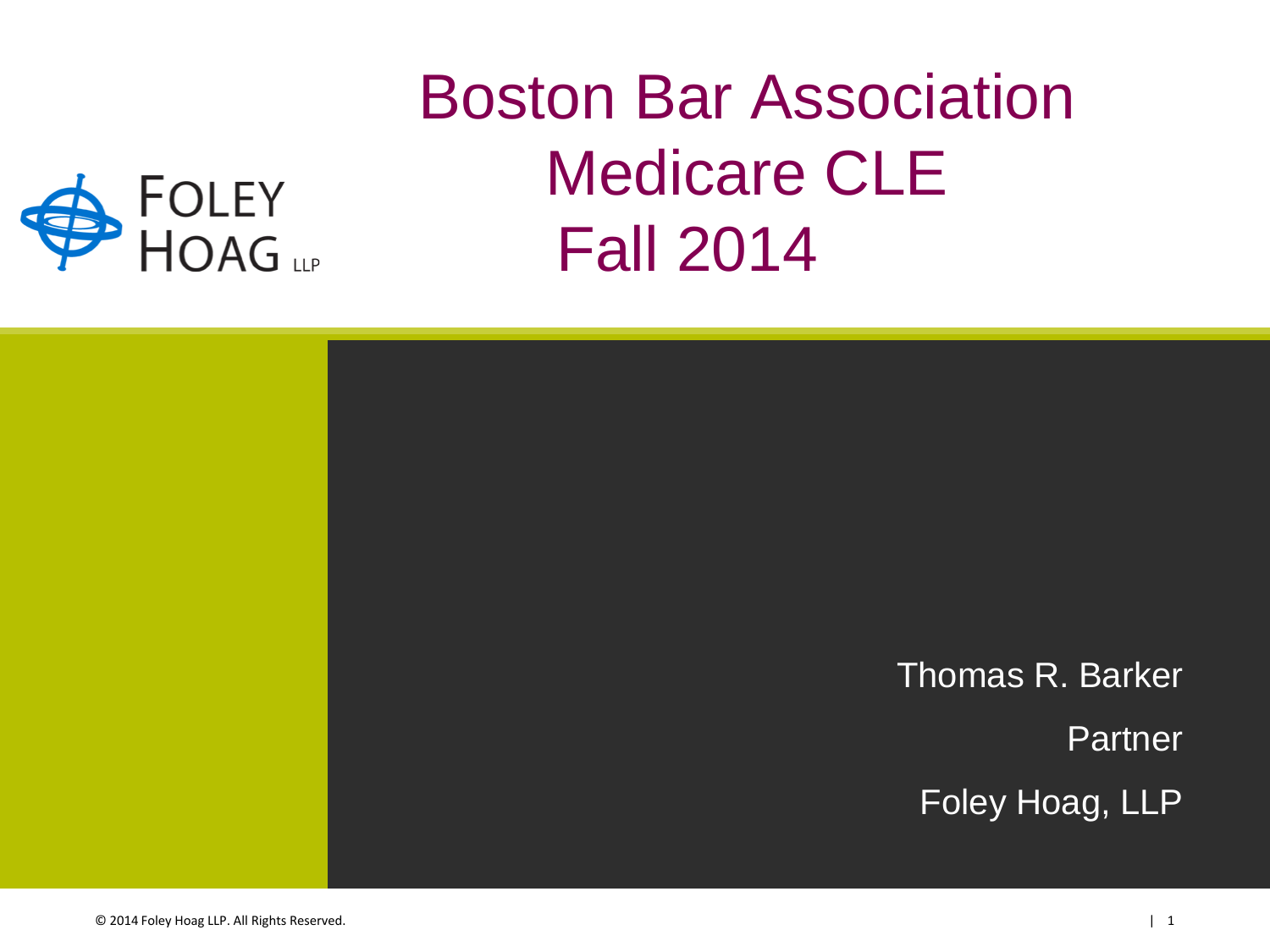

- **ACA Implementation Begins**
- **The Doc Fix**
- **Major Proposal to Revise Part D Stalls**
- **HRSA Loses a 340B Court Decision**
- CMS Payment Rules Status Quo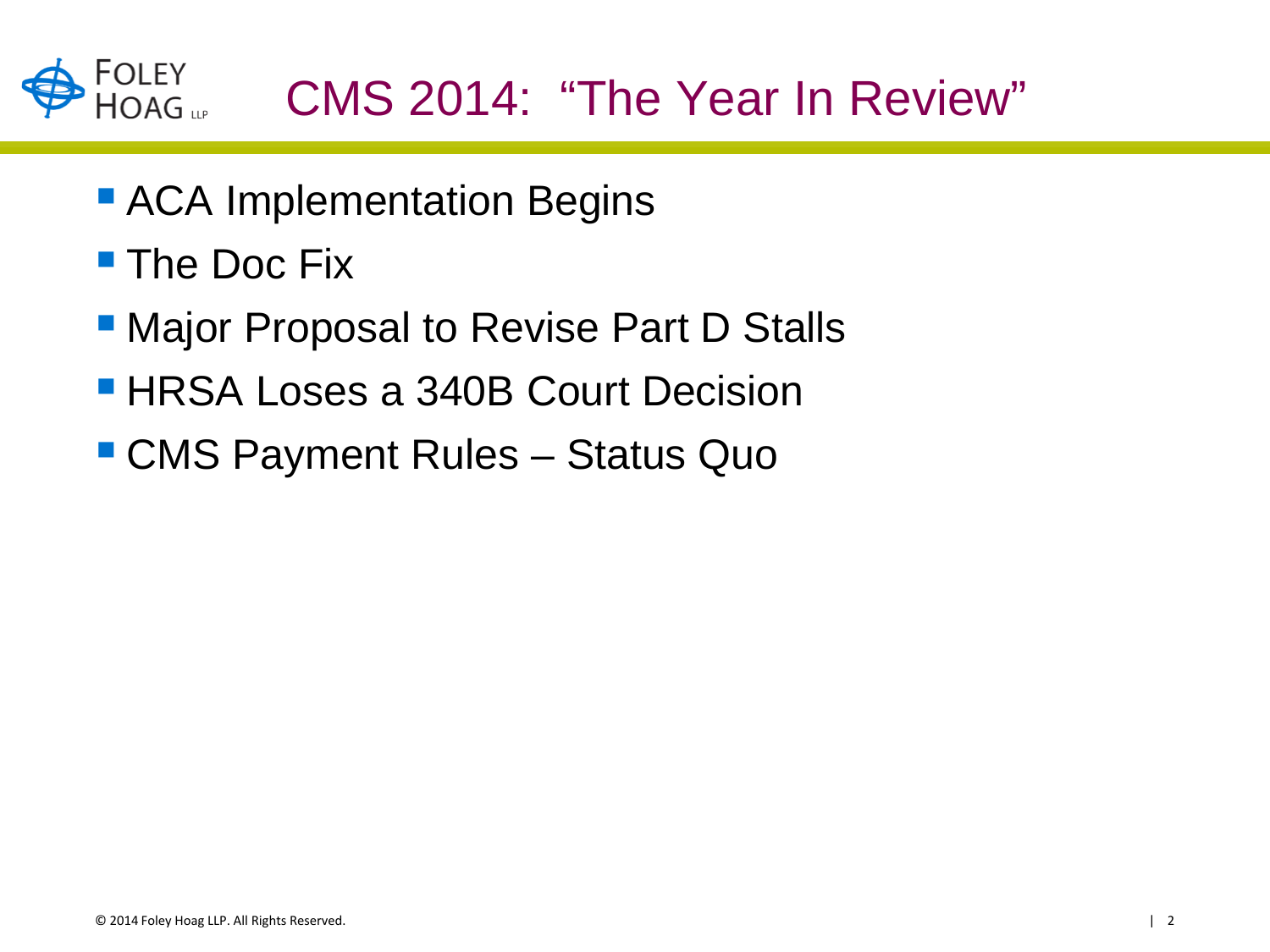

- **The biggest surprise with ACA implementation is that** after all of the problems late last year/early 2014, the Administration met its ACA enrollment goals.
- **The biggest challenge was how unprepared states that** operated their own exchanges were.

– Massachusetts no exception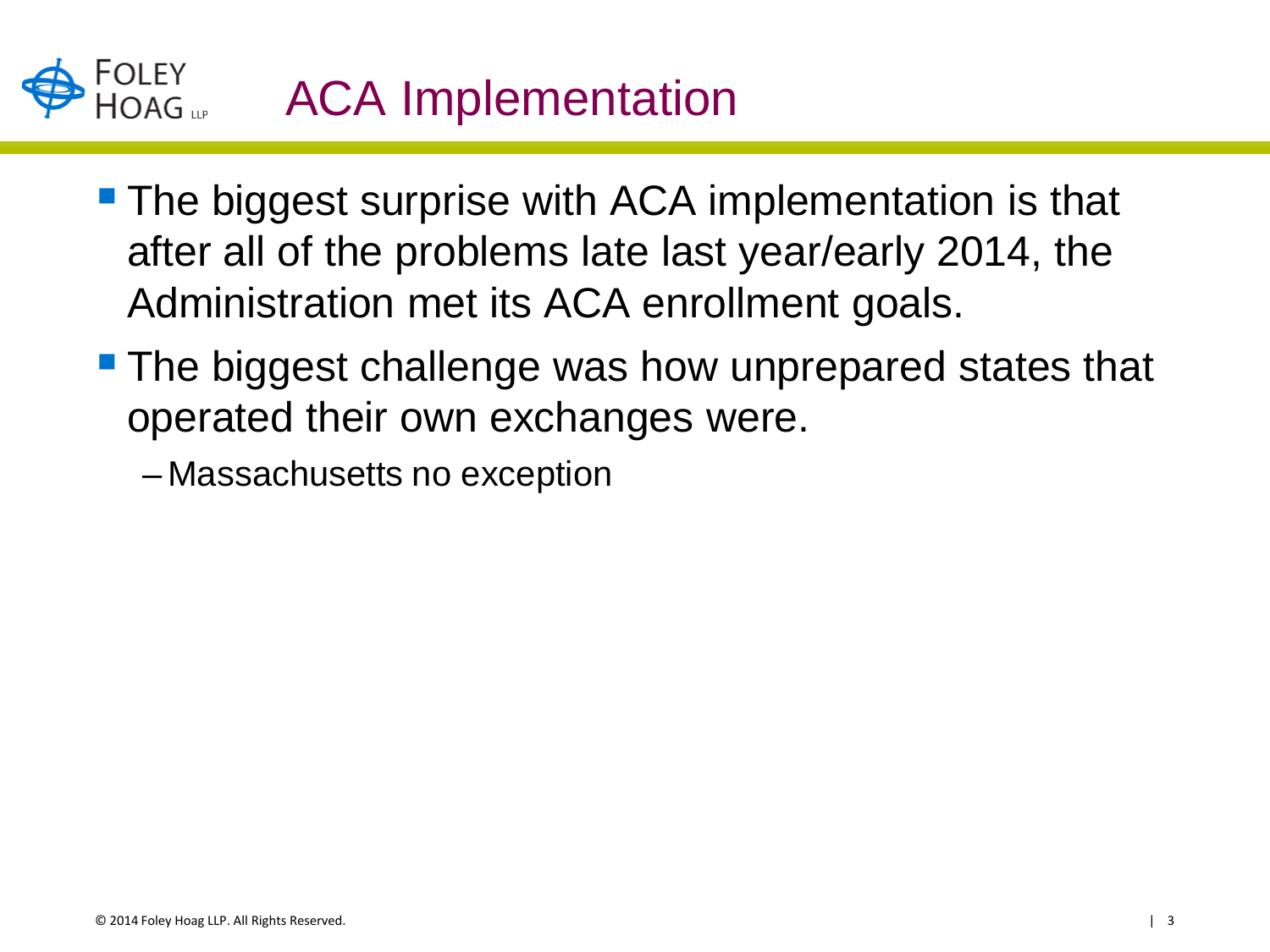FOLEY<br>HOAG ... ACA Implementation

## **- Massachusetts Experience**

- –Significant problems with state-run Exchange
- –Serious consideration given to joining federal Exchange in 2015 but that does not now seem likely
- –Enrollment of individuals into temporary Medicaid has posed serious challenges for Medicaid managed care plans in Massachusetts.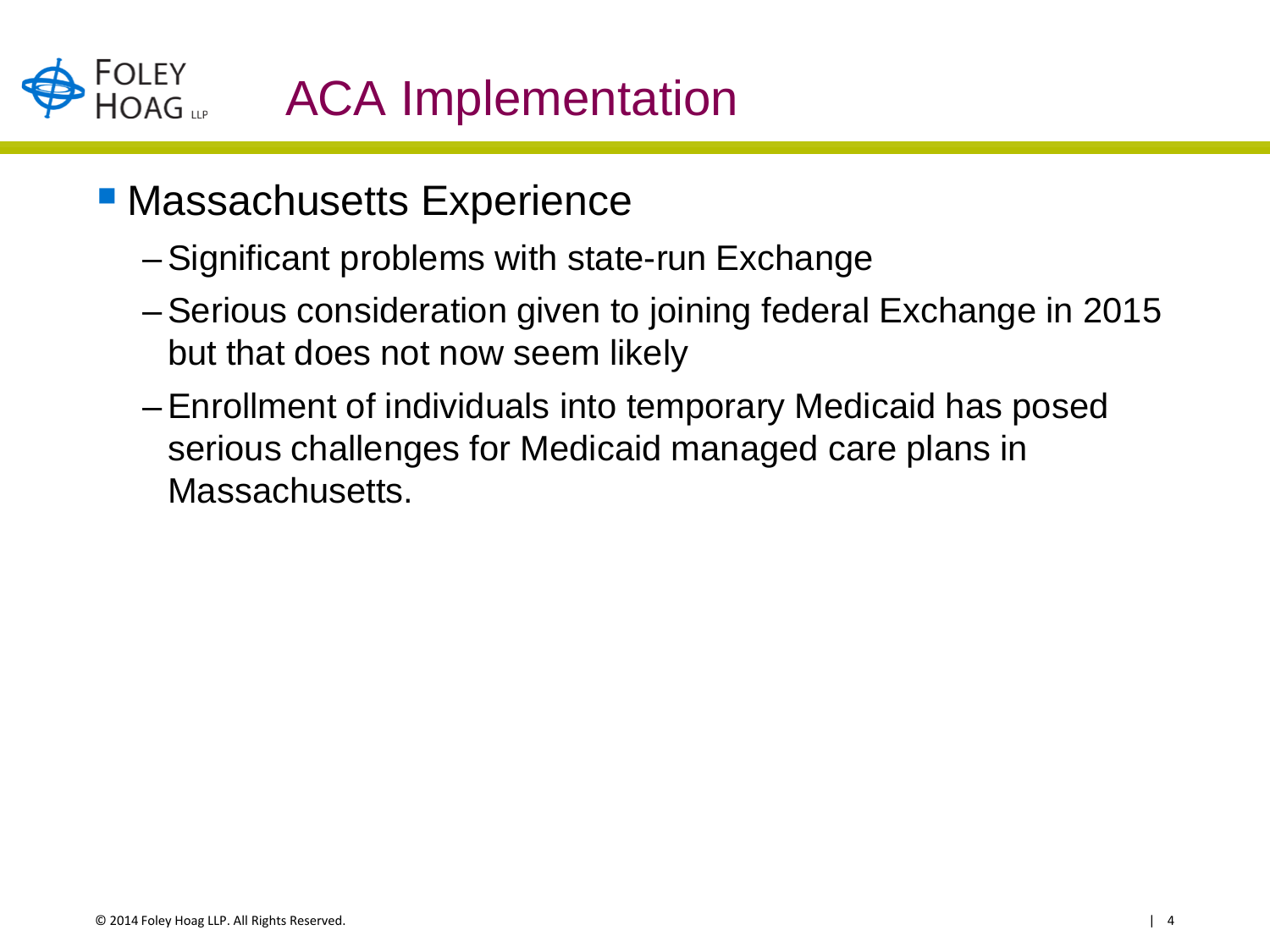FOLEY<br>HOAG ... ACA Implementation

- **Two looming challenges for ACA in 2015:** 
	- How will the open enrollment season go this Fall? What will 2015 premiums look like?
	- –What is the ultimate disposition of *Halbig v. Burwell* in the DC Circuit or potentially the Supreme Court?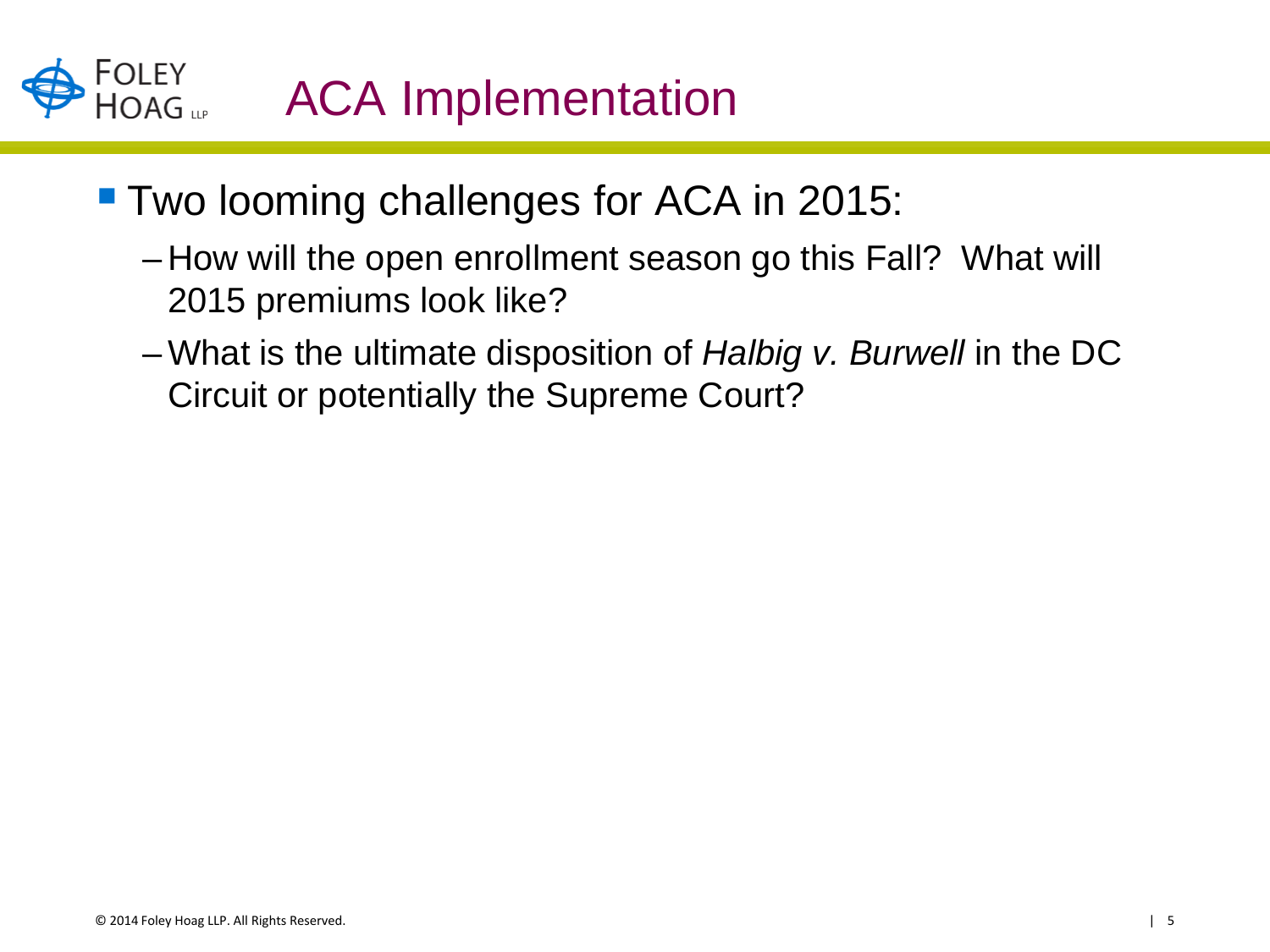

**Perennial issue because of flaw in SGR formula that** Congress doesn't want to pay for.

- –This necessitates annual Medicare physician fee schedule bills that act as a train to pull along other health care policy riders.
- **Early optimism that this was the year that Congress** could permanently resolve the issue faded.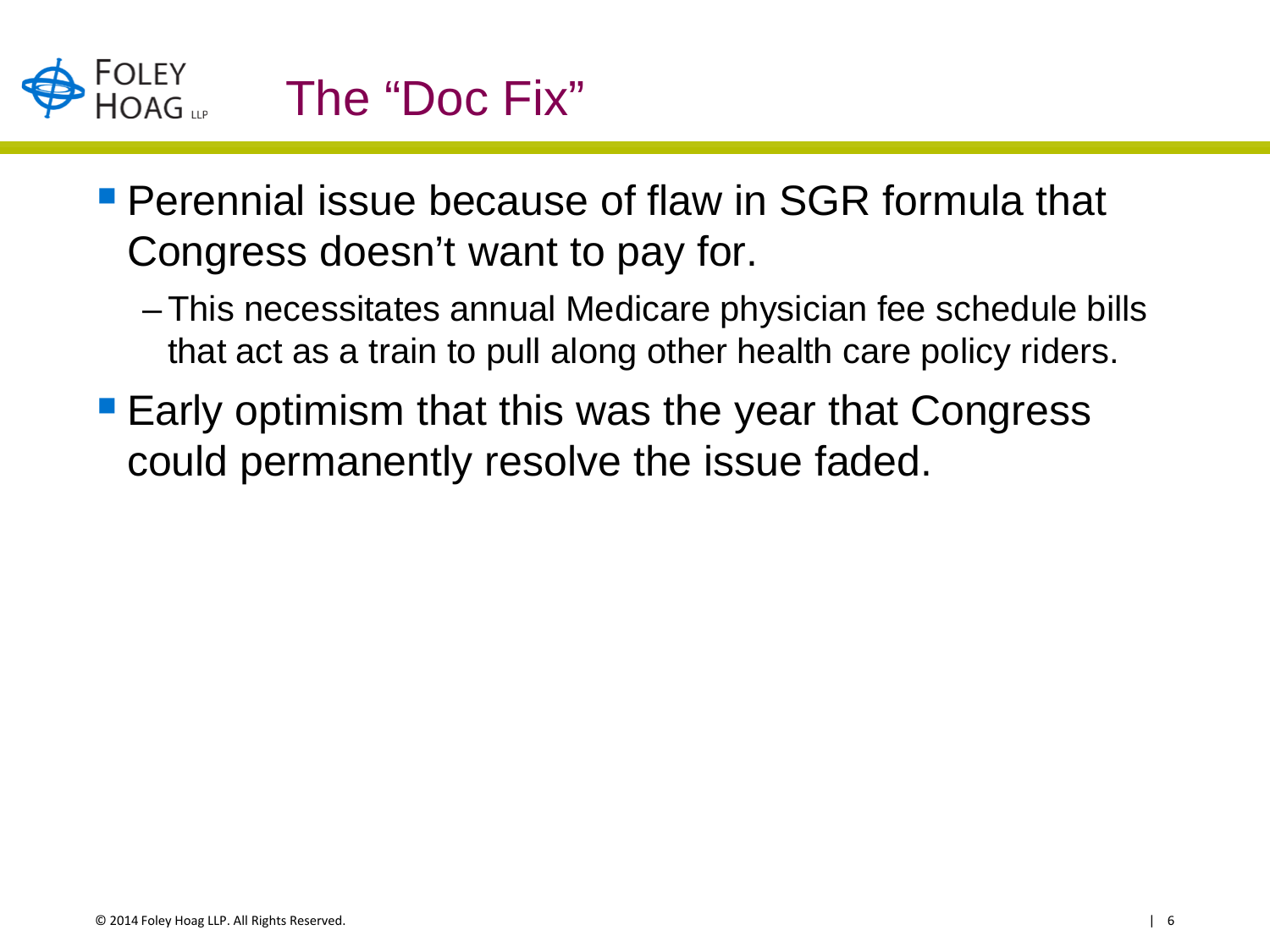

- Of note in this year's bill: a significant change to the system by which Medicare pays for diagnostic lab services.
- Lab payment in Medicare has really not been updated since the mid-1980s, with some minor tweaks in 2001.
- The system currently in place does not reflect the complexity of new molecular diagnostic tests, so Congress substantially revised the payment system.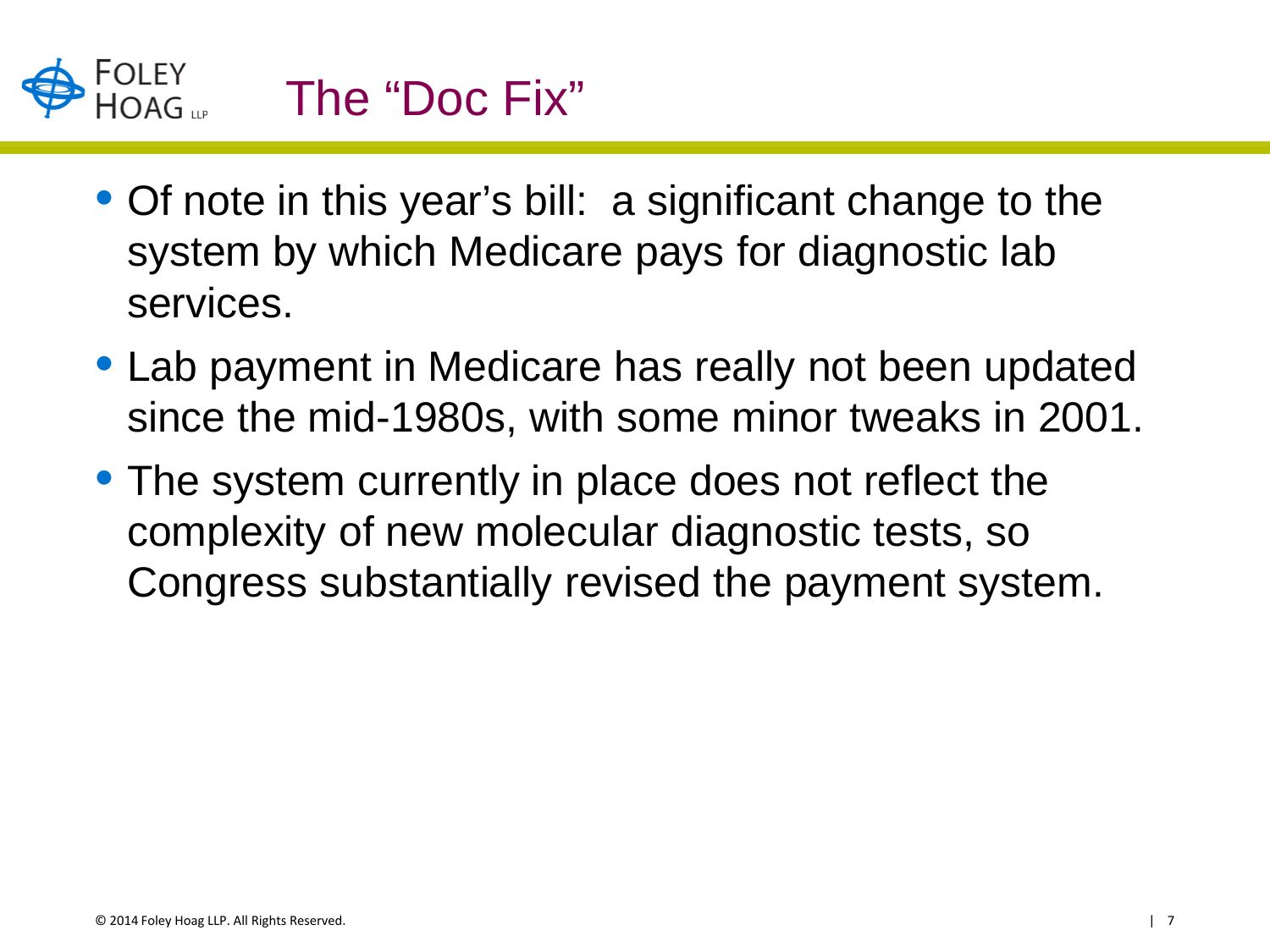

- The new payment system moves to a market-based payment model and away from government-imposed price setting.
- When fully phased in (January, 2017), Medicare payment will be based on the weighted median for private payers for the test.
- Labs must begin reporting on private payment rates in 2016

–Similar to ASP reporting for Part B drugs.

• New Advanced Diagnostic Laboratory Tests will be paid at actual list charges for three quarters before the transition to the market system.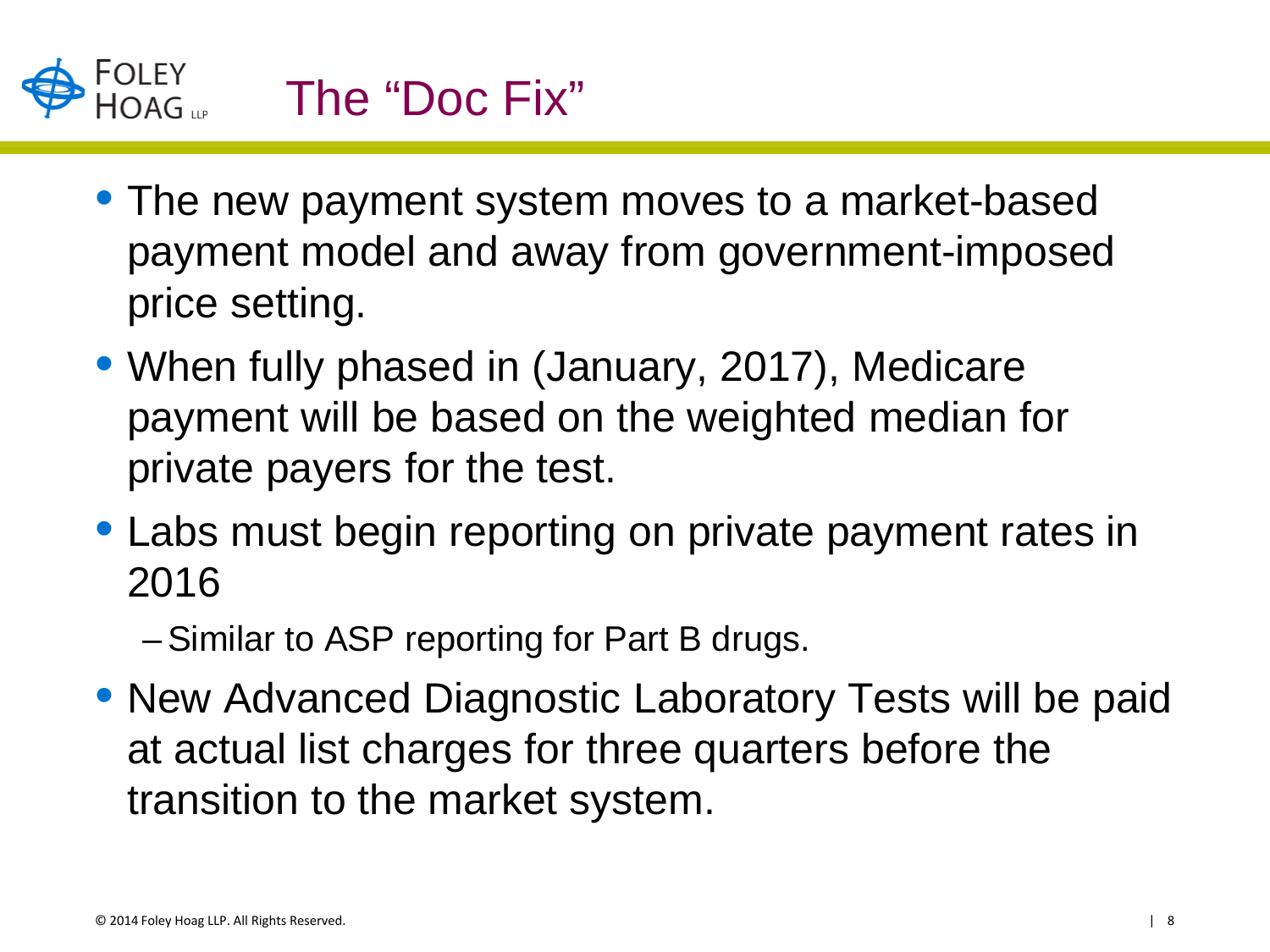

- CMS made a serious attempt to make the most significant changes to Medicare Part D since the program began in 2006 earlier this year.
- CMS proposed:
	- –To re-interpret the "non-interference" clause;
	- –To remove "protected class" status for anti-depressants, antipsychotics, and immunosuppressants used for organ rejection; and
	- –To drastically limit the ability of Part D plans to develop preferred pharmacy networks.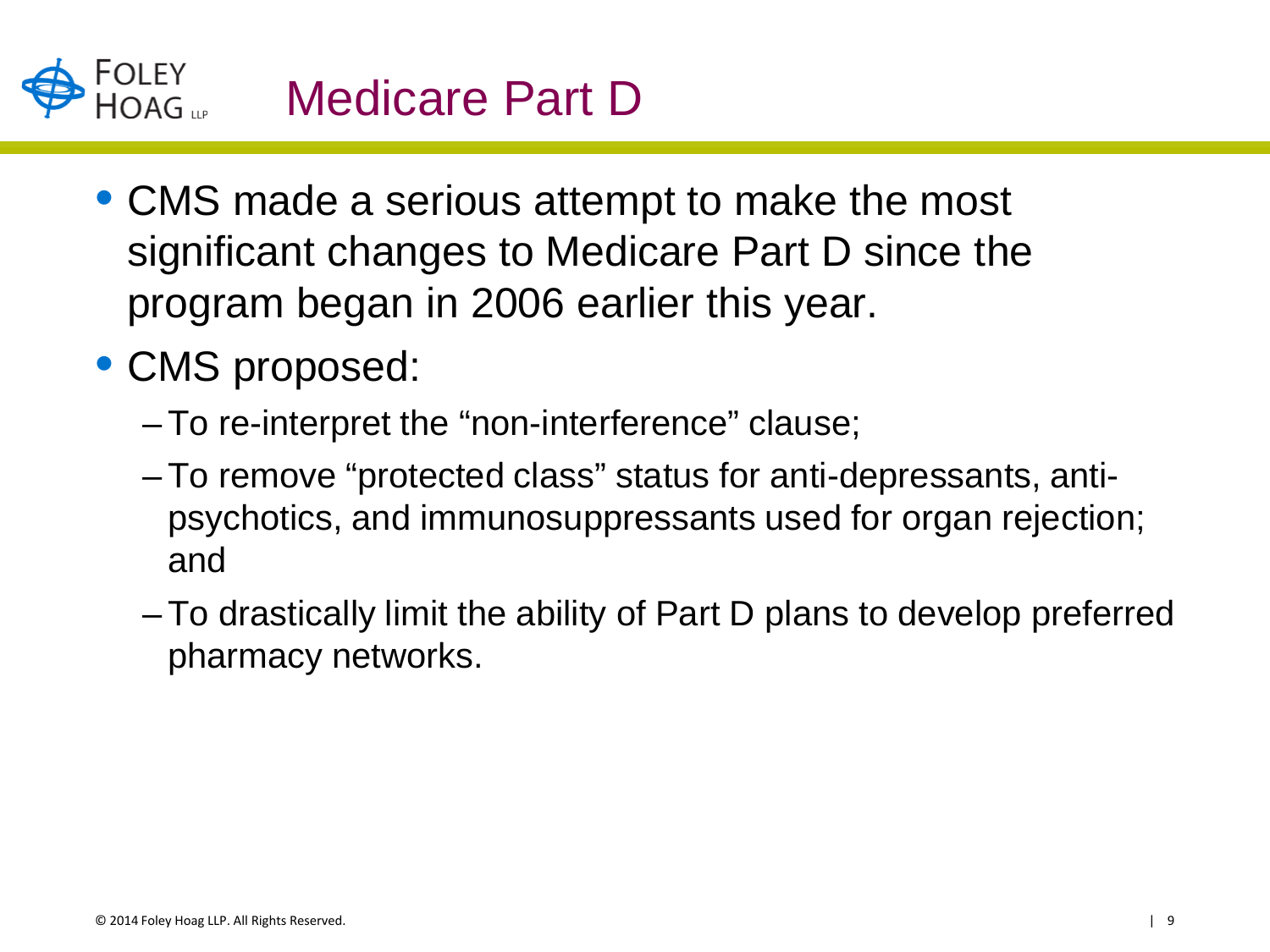## Medicare Part D

- CMS faced enormous pressure from some (but not all) stakeholders to withdraw its rule.
- On the day that comments closed in March, CMS announced that it would not move forward with the most controversial changes.
- **Highly unlikely that CMS will advance these proposals** again in this Administration.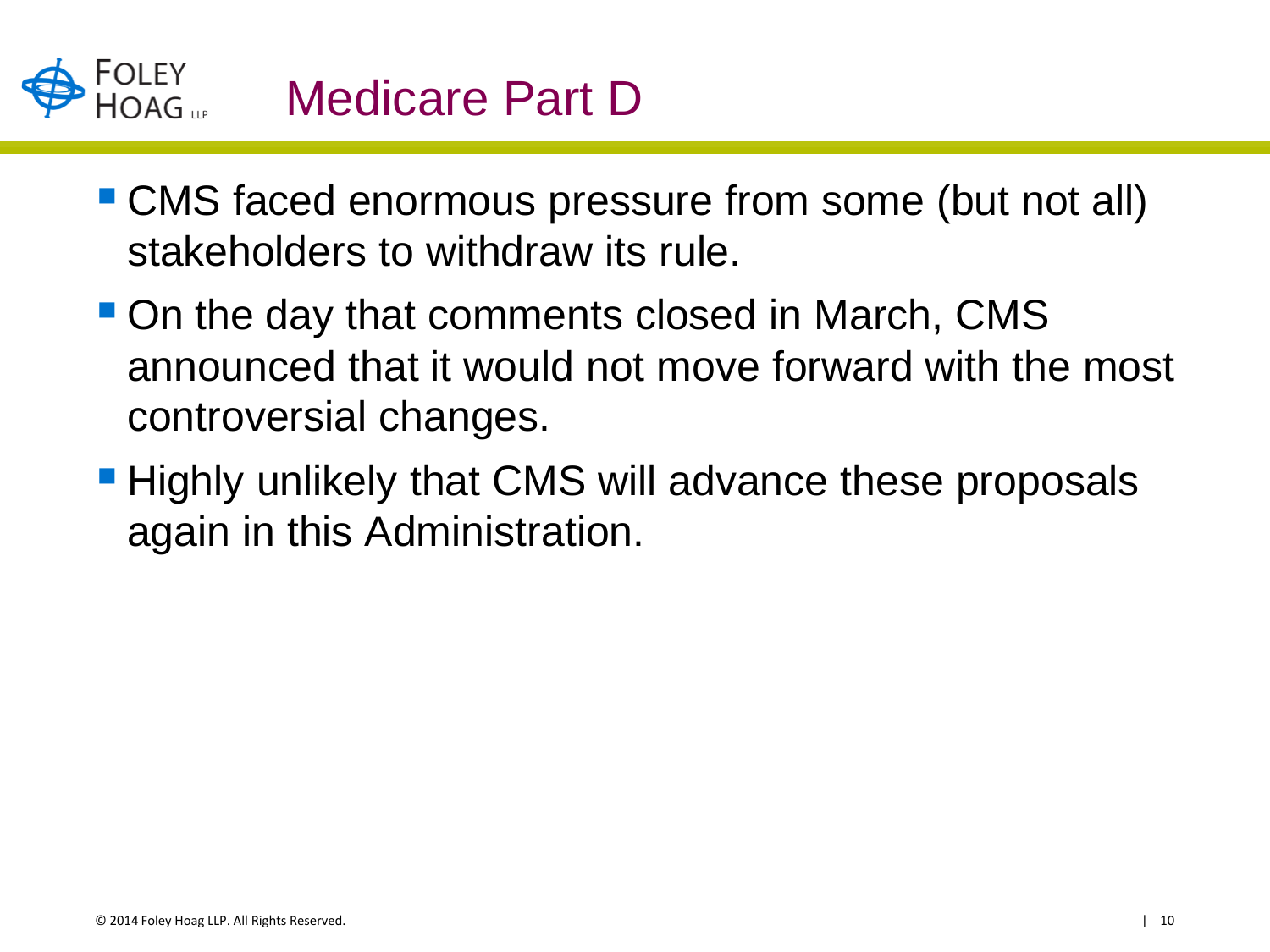

- **This is not really a CMS issue at all but does affect** CMS stakeholders.
- **This is the year that manufacturers began to push back** against HRSA's perceived "kowtowing" to covered entities.
- **The agency lost a court case that doesn't affect a large** number of drugs but has serious implications for the program long-term.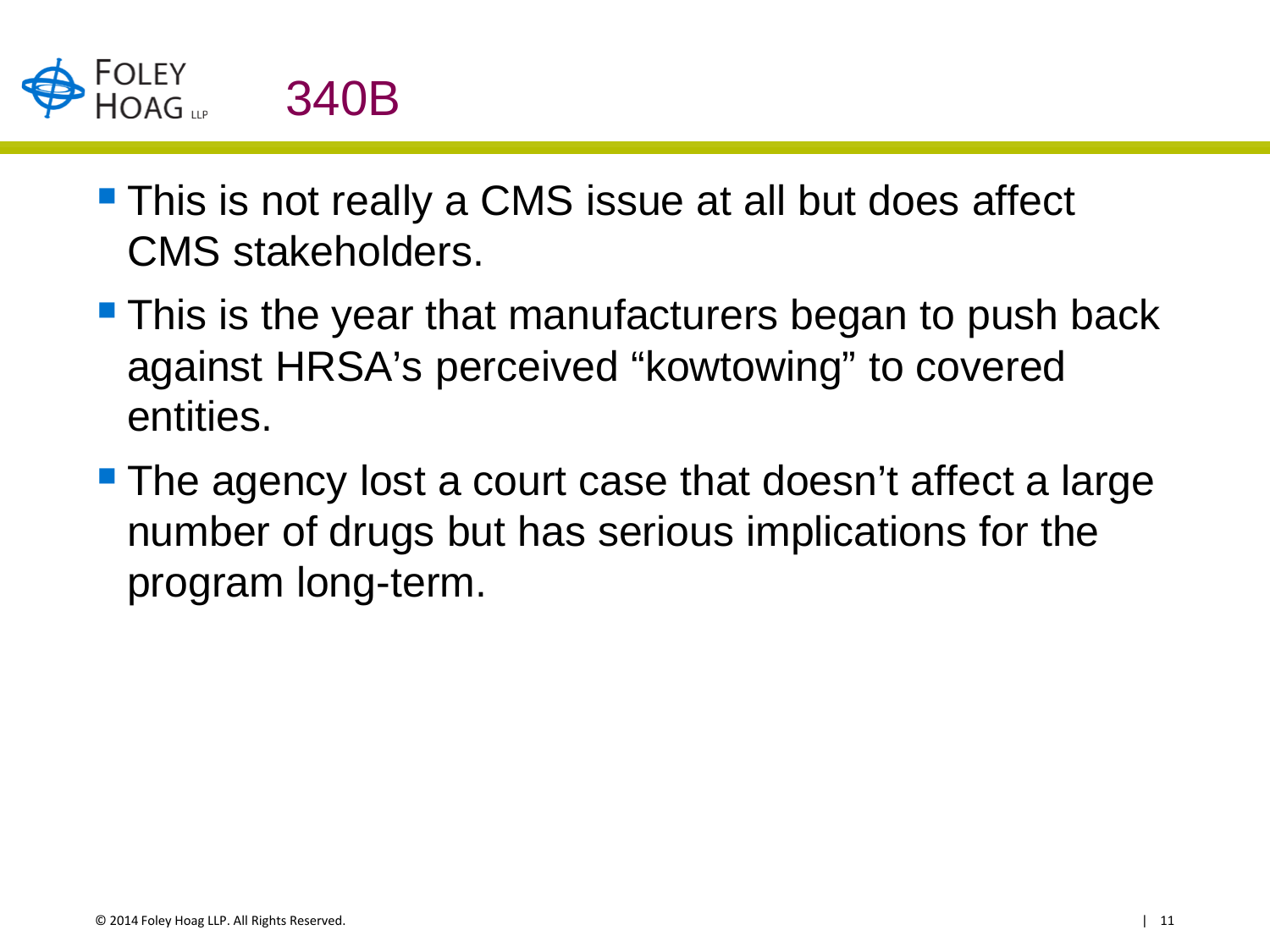

- ACA expanded list of covered entities to include pediatric hospitals; cancer hospitals; CAHs; sole community hospitals; and rural referral centers.
- But, Congress exempted orphan drugs from 340B pricing for those covered entities.
- A HRSA rule defined "orphan drug" to mean a drug only when dispensed for its orphan indication.
- PhRMA sued on APA grounds, challenging the HRSA interpretation.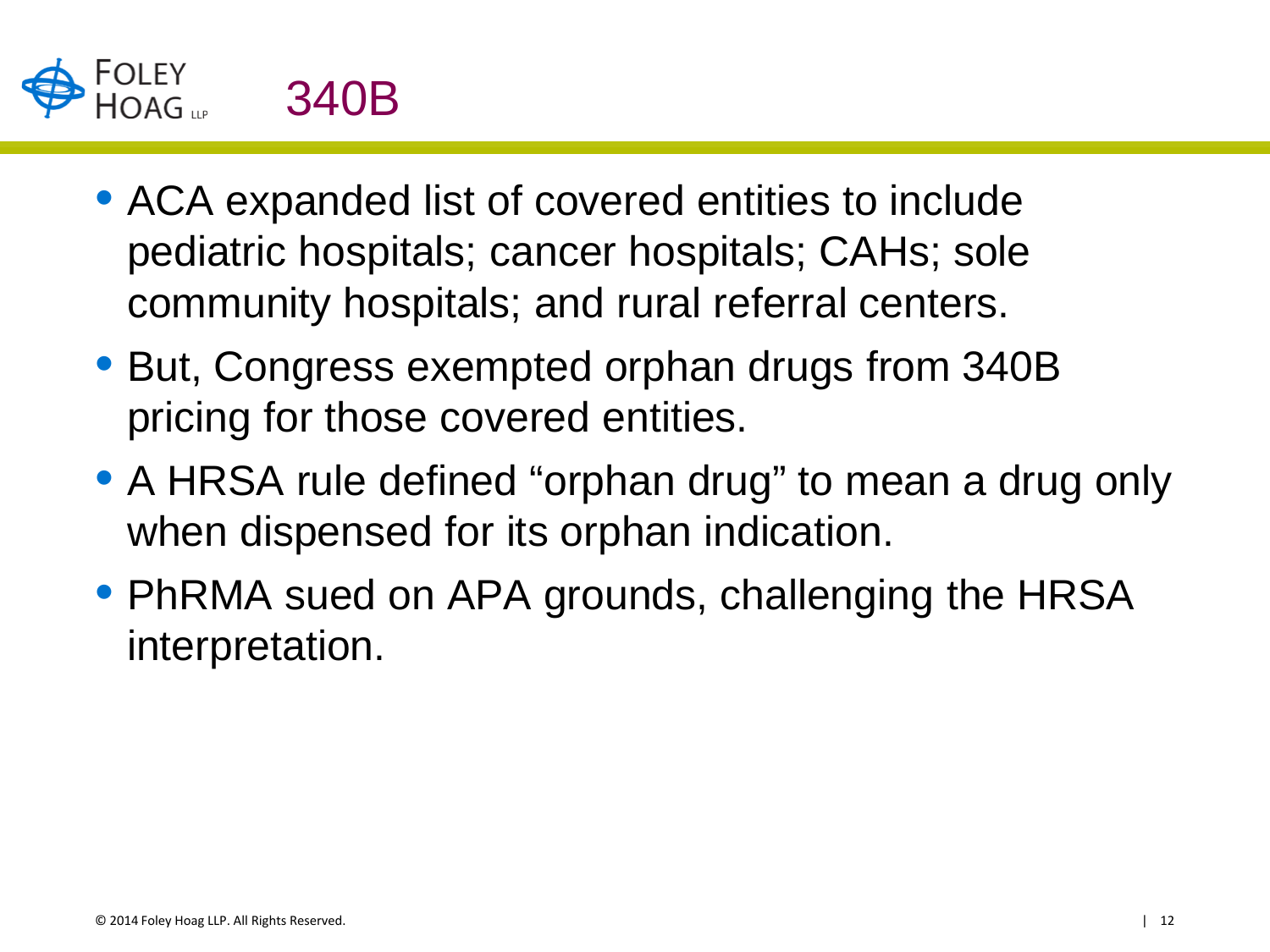

- HRSA lost the case at the District Court level and is currently trying to decide whether to appeal to the DC Circuit.
- The central reason for the court's decision was that the statute does not grant authority for HRSA to issue binding regulations to implement the program.
- This calls into question the legal effect of much of the guidance that HRSA has issued since the program began in the early 1990s as well as a "mega-rule" that HRSA had planned to issue this summer.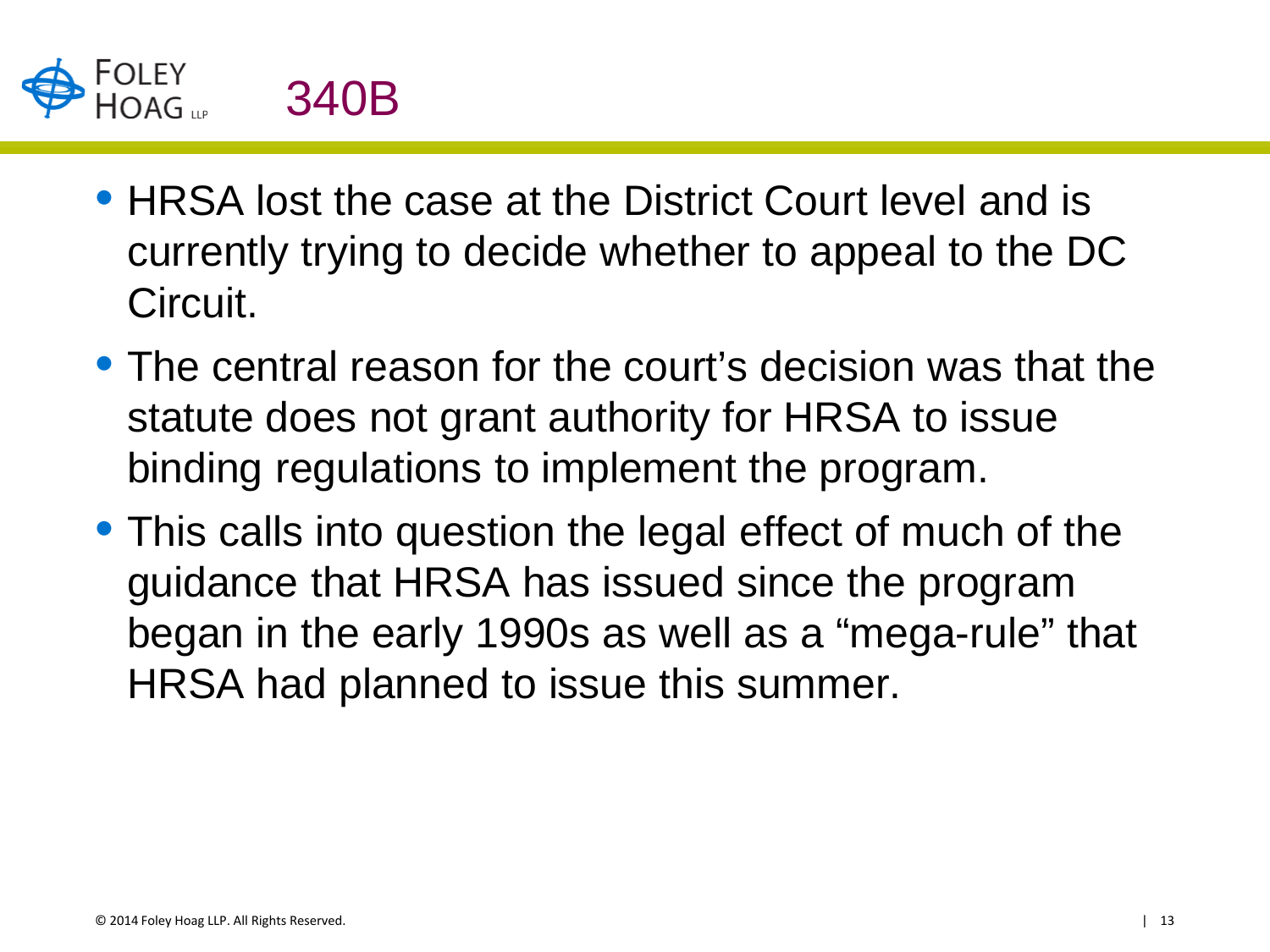## FOLEY<br>HOAG CMS Payment Rules

- By and large, the IPPS, PFS and HOPPS payment rules (IPPS Final; PFS and HOPPS proposed) were fairly status quo rules.
- **In an unexpected pleasant surprise to MA** hospitals, the wage index "rural floor" was continued in this year's IPPS rule due to the 2010 census designation of Greenfield and the consequent status of Franklin Medical Center as a "Lugar Hospital."
- **CMS' view now seems to be: if Congress does** not like this policy, Congress must overturn it.